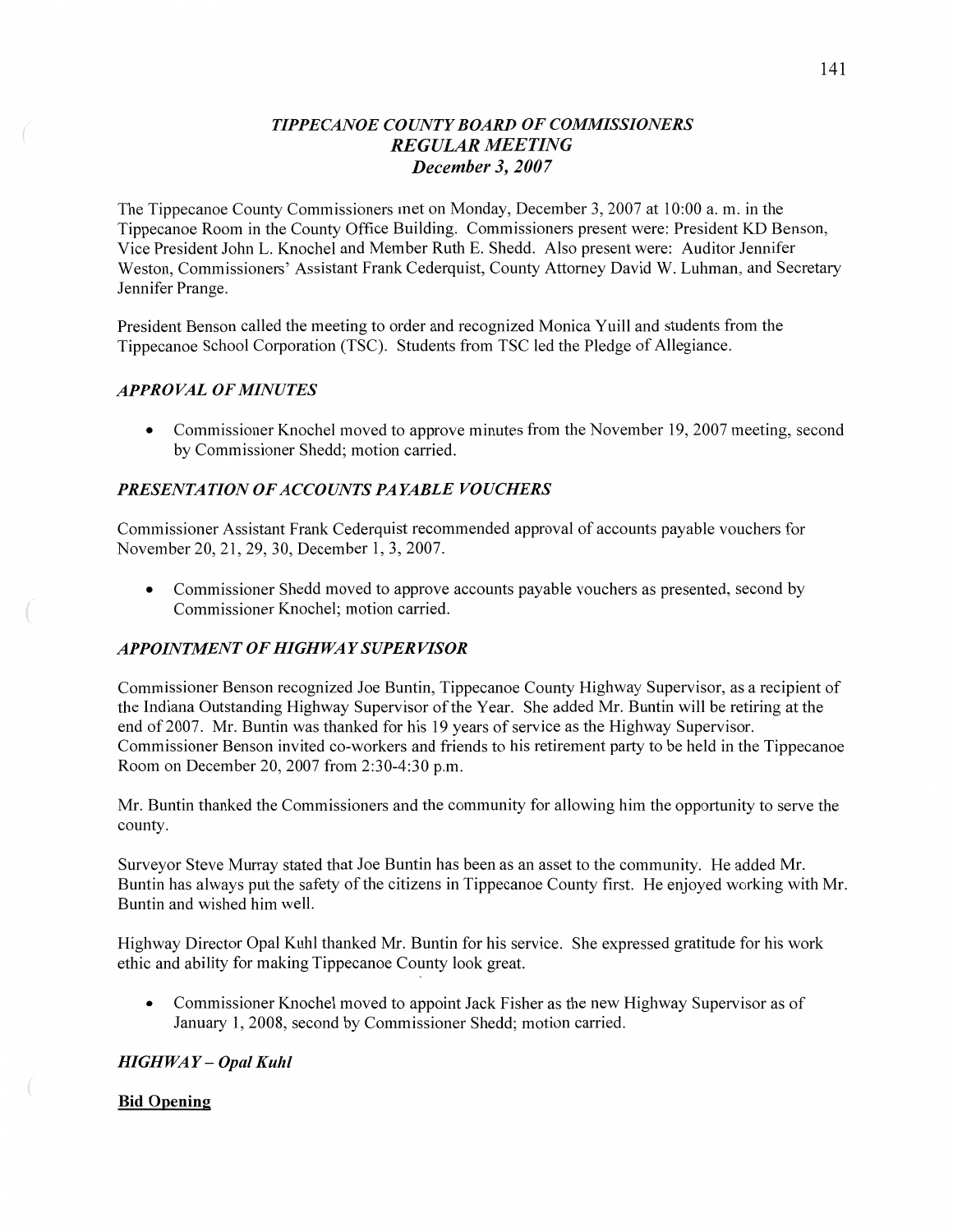Attorney Luhman opened bids for the Gasoline/Diesel Fuel.

Ceres Solutions Transport Price \$2.8070 premium unleaded *-* \$35200 for #1 clear diesel Tank Wagon Prices \$2.8770 premium unleaded **-** \$35900 for #1 diesel

Newton Oil Company Transport Price \$277919 -\$3.6829 #1 diesel \$268919 for unleaded *-* \$354289 for #1 diesel

Attorney Luhman opened bids for rental equipment. He reported the bids submitted were for numerous items and he acknowledged receipt from the following:

Reith Riley Milestone

3mm»

**0** Commissioner Knochel recommended the fuel and equipment bids be taken under advisement, second by Commissioner Shedd; motion carried.

Director Kuhl recommended approval of the lowest bid from Hill Truck Sales for one Tandem Truck. She reported two additional trucks will be purchased in January.

**0** Commissioner Knochel moved to accept the bid from Hill Truck Sales, second by Commissioner Shedd; motion carried.

Director Kuhl requested approval of a Warranty Deed for Parcel #2 on Tippecanoe County Bridge #28 Project.

*0* Commissioner Knochel moved to approve the Warranty Deed for Parcel #2, Bridge #28 project, second by Commissioner Shedd; motion carried.

### *REZONES*

### *REZONE Z-235* 6; *JERRY CHRISTOPHER* (AA *T 0 GB), ORDINANCE 2007-42-CM*

• Commissioner Knochel moved to hear and approve Rezone Z-2356 – Jerry Christopher (AA to GB), Ordinance 2007-42-CM, second by Commissioner Shedd; motion carried.

(quote)

November 29, 2007 Ref. No.: 07-588

Tippecanoe County Commissioners 20 North 3rd Street Lafayette, IN 47901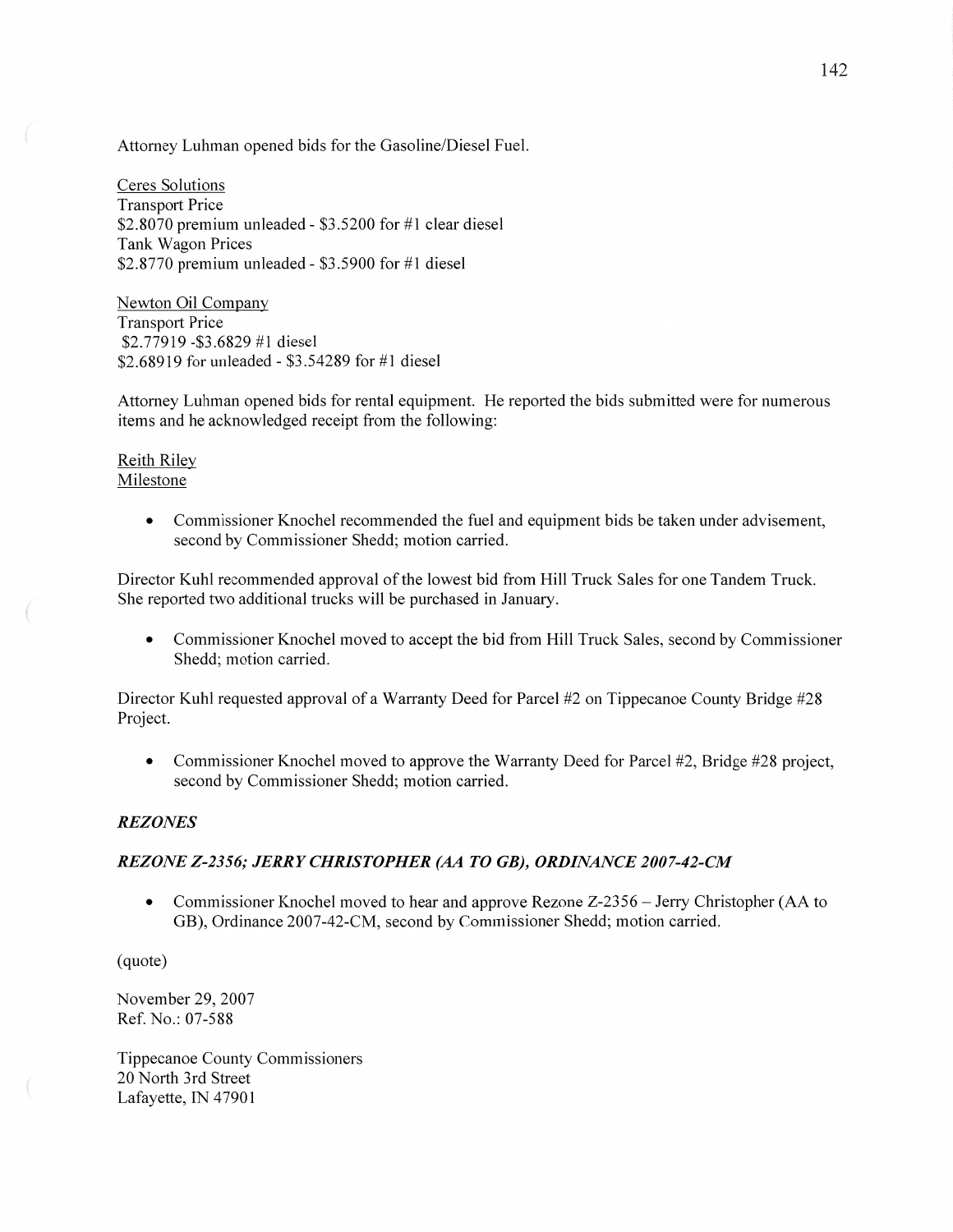#### **CERTIFICATION**

#### RE: **Z-2356--JERRY CHRISTOPHER** (AA to GB):

Petitioner is requesting rezoning of two tracts totaling 1.384 acres, located between the railroad tracks and the south side of US 52 **W** just outside of the unincorporated town of Montmorenci, 6801 US 52 W, in Shelby 6 (NW) 23-5. *CONTINUED FROM* THE *NOVEMBER* 21, *2007*  APC MEETING DUE TO THE LACK OF A QUORUM.

Dear Commissioners:

As Secretary to the Area Plan Commission of Tippecanoe County, **I** do hereby certify that at a public hearing held on November 28, 2007 the Area Plan Commission of Tippecanoe County voted 9 yes **-** 2 no on the motion to rezone the subject real estate from AA to GB. Therefore, the Area Plan Commission of Tippecanoe County recommends to the Tippecanoe County Commissioners that the proposed rezoning ordinance be APPROVED for the property described in the attachment.

Public Notice has been given that this petition will be heard before the Tippecanoe County Commissioners at their December 3, 2007 regular meeting. Petitioners or their representatives must appear to present their case.

Sincerely, Sallie Dell Fahey Executive Director /s/

(unquote)

Attorney Joe Bumbleberg, Ball, Eggleston & Bumbleberg, spoke on behalf of the petitioner. The petitioner is requesting a rezone for a parcel located on the edge of Montmorenci. The parcel is located between railroad tracks and the highway. Without any agricultural land connected to the property, the current zoning of AA is not accurate. With the location, Mr. Bumbleberg contests future possibilities of single family dwelling are small. He believes the parcel will remain GB in the future.

Commissioner Shedd questioned the vote at the Area Plan Commission meeting of 9-2. Attorney Bumbleberg noted that Area Plan Commission is not in favor of a rezone parcel for business if a water/drainage system does not exist or have access to a commercial water/sewer line.

Auditor Weston recorded the vote:

| Benson  | Yes |
|---------|-----|
| Knochel | Yes |
| Shedd   | Yes |

Ordinance 2007-42-CM passes 3-0.

*REZONE Z-235* 7; *CROWN CASTLE INTERNATIONAL* (GB *T 0 II), ORDINANCE 2007-43-CM*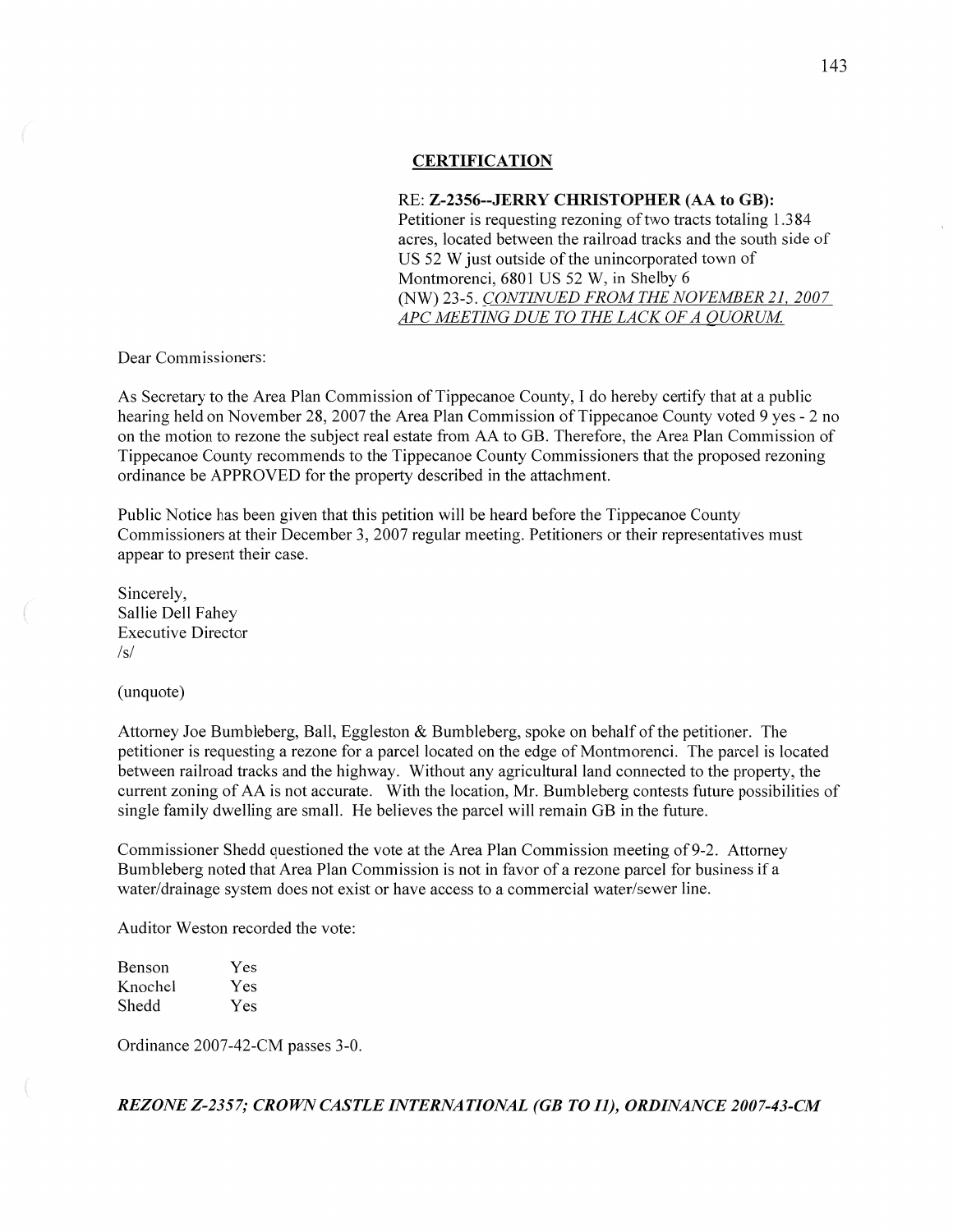• Commissioner Knochel moved to hear and approve Rezone Z-2357 – Crown Castle International (GB to 1]), Ordinance 2007-43 -CM, second by Commissioner Shedd; motion carried.

November 29, 2007 Ref. No.2 07-589

Tippecanoe County Commissioners 20 North 3rd Street Lafayette, IN 47901

#### **CERTIFICATION**

#### RE: **Z-2357-- CROWN CASTLE INTERNATIONAL** (GB to 11):

Petitioner is requesting rezoning of 10,000 square feet (0.23 acres) located at 2567 Schuyler Avenue (east of US 52), Fairfield, Longlois Reserve (E  $\frac{1}{2}$ ) 23-4. *CONTINUED FROM* THE *NOVEMBER* 21, *2007* APC *MEETING* DUE TO THE LACKOF A QUORUM.

Dear Commissioners:

As Secretary to the Area Plan Commission of Tippecanoe County, I do hereby certify that at a public hearing held on November 28, 2007 the Area Plan Commission of Tippecanoe County voted 11 yes *-* 0 no on the motion to rezone the subject real estate from GB to 11. Therefore, the Area Plan Commission of Tippecanoe County recommends to the Tippecanoe County Commissioners that the proposed rezoning ordinance be APPROVED for the property described in the attachment.

Public Notice has been given that this petition will be heard before the Tippecanoe County Commissioners at their December 3, 2007 regular meeting. Petitioners or their representatives must appear to present their case.

Sincerely, Sallie Dell Fahey Executive Director  $\sqrt{s}$ 

Steve Carr, representing petitioner Crown Castle International, requested <sup>a</sup>rezone for an existing wireless communications facility from GB to I1. The parcel located at 2567 Schuyler Avenue, east of US52, is zoned GB which does not allow for cell towers. The 10,000 square foot area does have an existing tower and rezone is requested in order to comply with zoning laws.

Auditor Weston recorded the vote:

| <b>Benson</b> | Yes |
|---------------|-----|
| Knochel       | Yes |
| Shedd         | Yes |

Ordinance 2007-43—CM passes 3-0.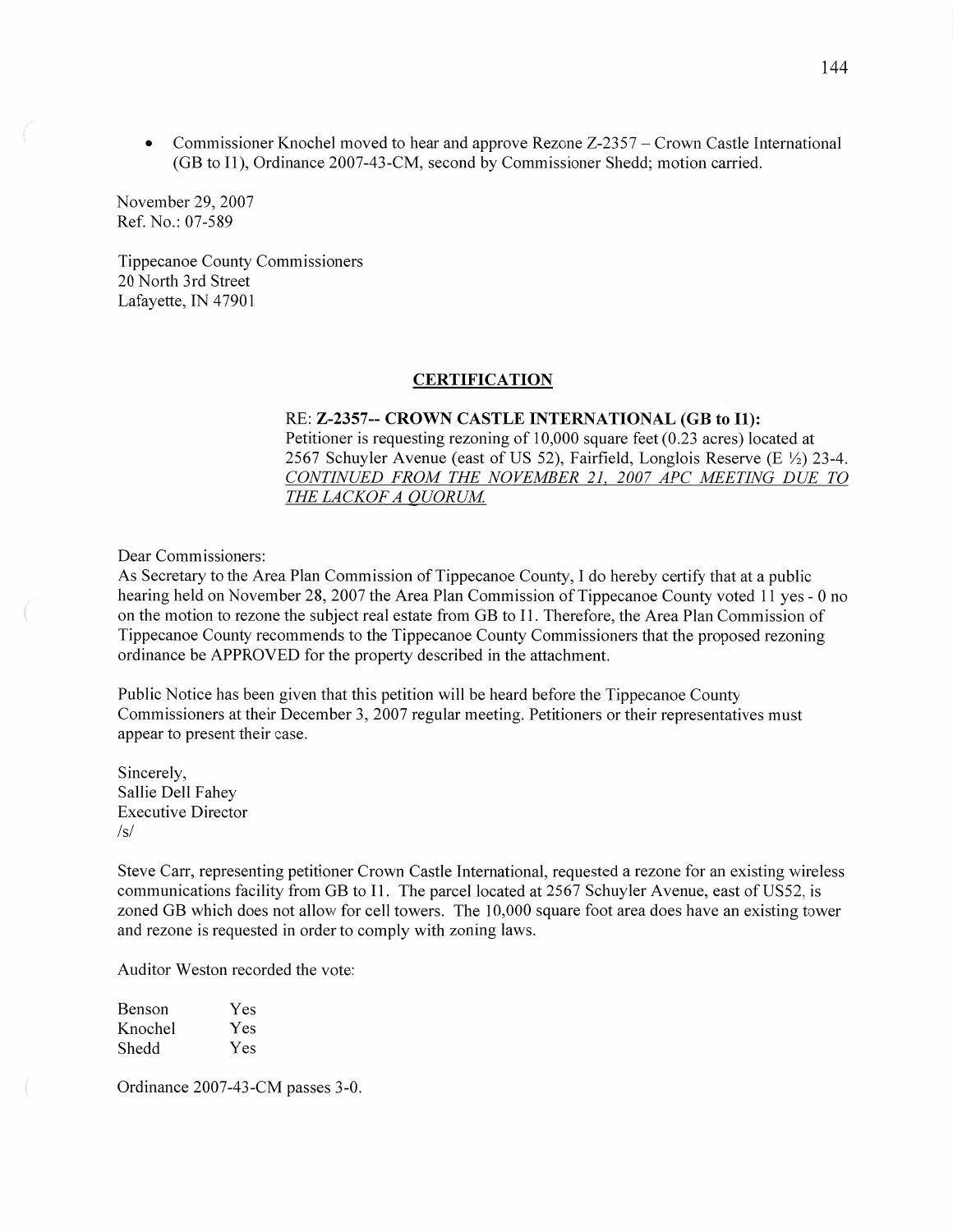## *HEALTH DEPARTMENT* **—** Ron *Cripe*

## **Ordinance 2007-40-CM;** Amending **Tippecanoe County Code, Adding** New **Chapter 112: Health Department Fees, 2<sup>nd</sup> Reading**

Director Ron Cripe recommended approval of proposed ordinance regarding the amendment to Health Department Fees. He reported that lead investigations are on the rise and currently investigations are only performed by the department if dictated by medical illness. Other changes include the death certificate fee increasing from \$8 *-* \$10 to offset the coroner fee and eliminating the \$5 immunization fee in lieu of donations.

**0** Commissioner Knochel moved to approve Ordinance 2007-40-CM, second by Commissioner Shedd; motion carried.

Auditor Weston recorded the vote:

| Benson  | Yes |
|---------|-----|
| Knochel | Yes |
| Shedd   | Yes |

Ordinance 2007-40—CM passes on second and final reading.

**0** Commissioner Knochel move to put Ordinance 2007-40-CM into effect on January 1, 2008, second by Commissioner Shedd; motion carried.

### *SNOWREMOVAL CONTRACTS* — *Mike Haan*

Maintenance Director Mike Haan recommended approval of a Snow Removal Contract for 2008 with Kevin Russell.

**0** Commissioner Knochel moved to award the Snow Removal Contract to Kevin Russell for 2008, second by Commissioner Shedd; motion carried.

### **SPONSORSHIP AGREEMENT- Kathy Timberlake**

Kathy Timberlake requested on behalf of Judge Rush approval for a Sponsorship Agreement to display art in the courthouse. She is requesting the art produced at the 2007 Child Abuse Summit be displayed in the courthouse.

*0* Commissioner Knochel moved to approve the sponsorship agreement, second by Commissioner Shedd; motion carried.

## $GRANTS - Laurie Wilson$

Grant Coordinator Laurie Wilson recommended permission to apply for a GREAT (Gang Resistance Education and Training) Grant. This grant will fund a program targeting  $4<sup>th</sup>$  and  $5<sup>th</sup>$  graders in local schools to resist gang violence.

**0** Commissioner Knochel moved to grant approval for the Sheriff to apply for the GREAT grant, second by Commissioner Shedd; motion carried.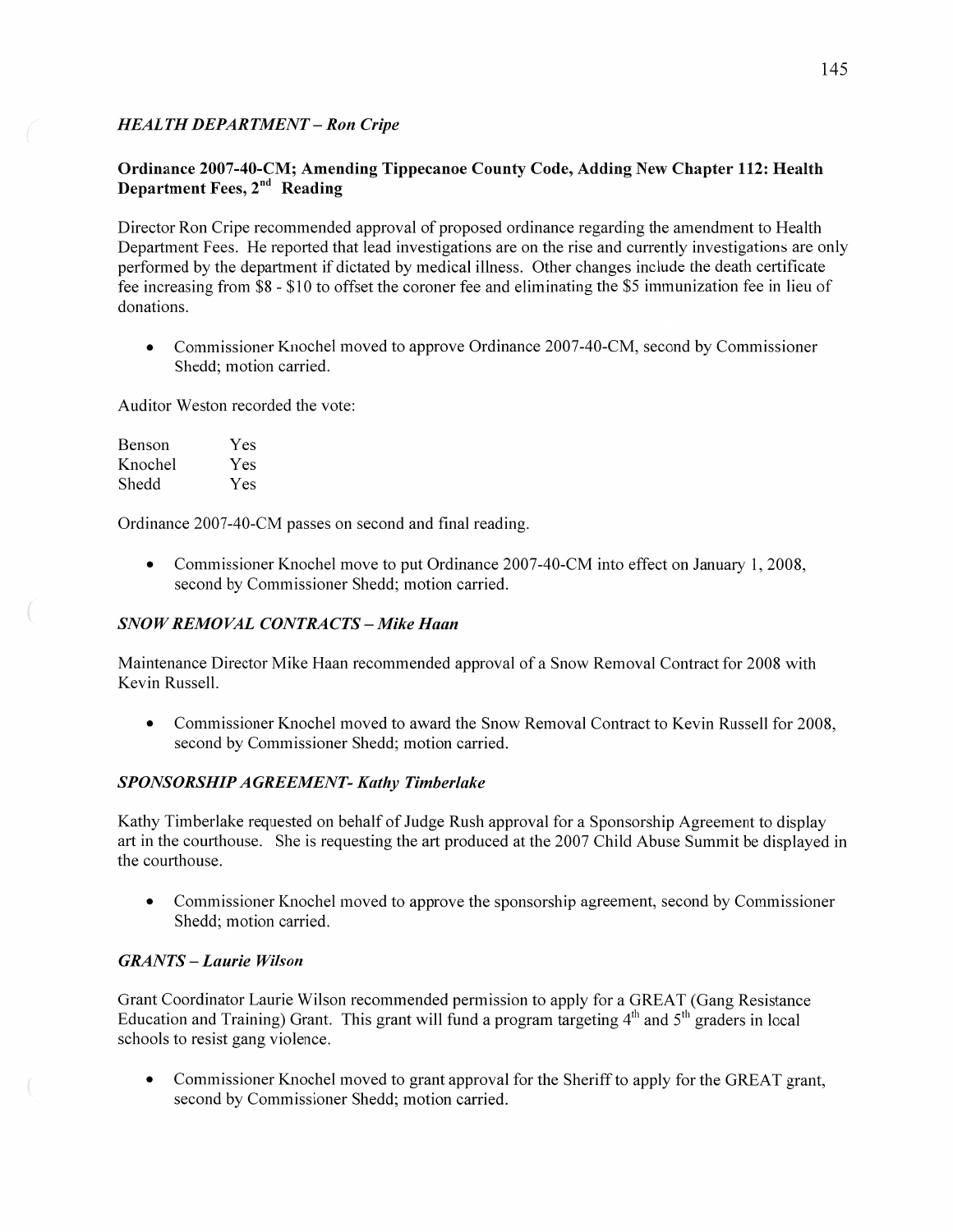She also requested approval of **a** Title **V** Grant for the Community and Family Resource Center for January 1, 2008 through June 30, 2008.

**0** Commissioner Knochel moved to accept the grant as presented, second by Commissioner Shedd; motion carried.

#### *CARY HOME* FOR *CHILDREN* **—** *Jason Kniola*

Director Kniola updated the Commissioners on the modular home **that** will be moved behind Cary Home. He reported half of the modular home has been moved and the other half will be moved as the weather permits. Director Jason Kniola also requested approval for seven new positions that were requested in the 2008 budget. The positions for Cary Home for Girls are: five Adolescent/Child Care Specialist (PAT 1), a House Supervisor (PAT II), and a Clinical Director (PAT V).

Commissioner Benson added the Commissioners are excited about keeping adolescent girls in the community for rehabilitation and believes this will be **a** Win-win for Tippecanoe County.

**0** Commissioner Knochel moved to approve the seven new positions for the Cary Home for Girls, second by Commissioner Shedd; motion carried.

#### **ORDINANCE 2007-41—CM; REFUNDS** OF **ADDITIONAL 2007 HOMESTEAD CREDITS**

Attorney Luhman spoke regarding the proposed ordinance regarding refunds of additional homestead credits given to taxpayers. He reported that legislature has allowed each county the choice to apply additional homestead credits to delinquent taxes before issuing a refund.

**0** Commissioner Knochel moved to approve Ordinance 2007-41-CM on first reading, second by Commissioner Shedd; motion carried.

Auditor Weston recorded the vote:

| Benson  | Yes |
|---------|-----|
| Knochel | Yes |
| Shedd   | Yes |

Ordinance 2007-41-CM passes 3-0 on first reading.

### **MEMORANDUM** OF **UNDERSTANDING**

Youth Services Director Rebecca Humphrey requested approval for **a** Memorandum of Understanding between Community and Family Resource Center (CFRC) and the Juvenile Altematives/Tippecanoe County Community Corrections. With approval, a day reporting program for at moderate risk youth will be offered after school. Director Humphrey added with the alternative program, JAMS will be open to serve high risk youth. Community Corrections and the CFRC have agreed to work together to meet the needs of the mid risk children in Tippecanoe County.

**0** Commissioner Knochel moved to approve the Memorandum of Understanding between Community Corrections and the CFRC, second by Commissioner Shedd; motion carried.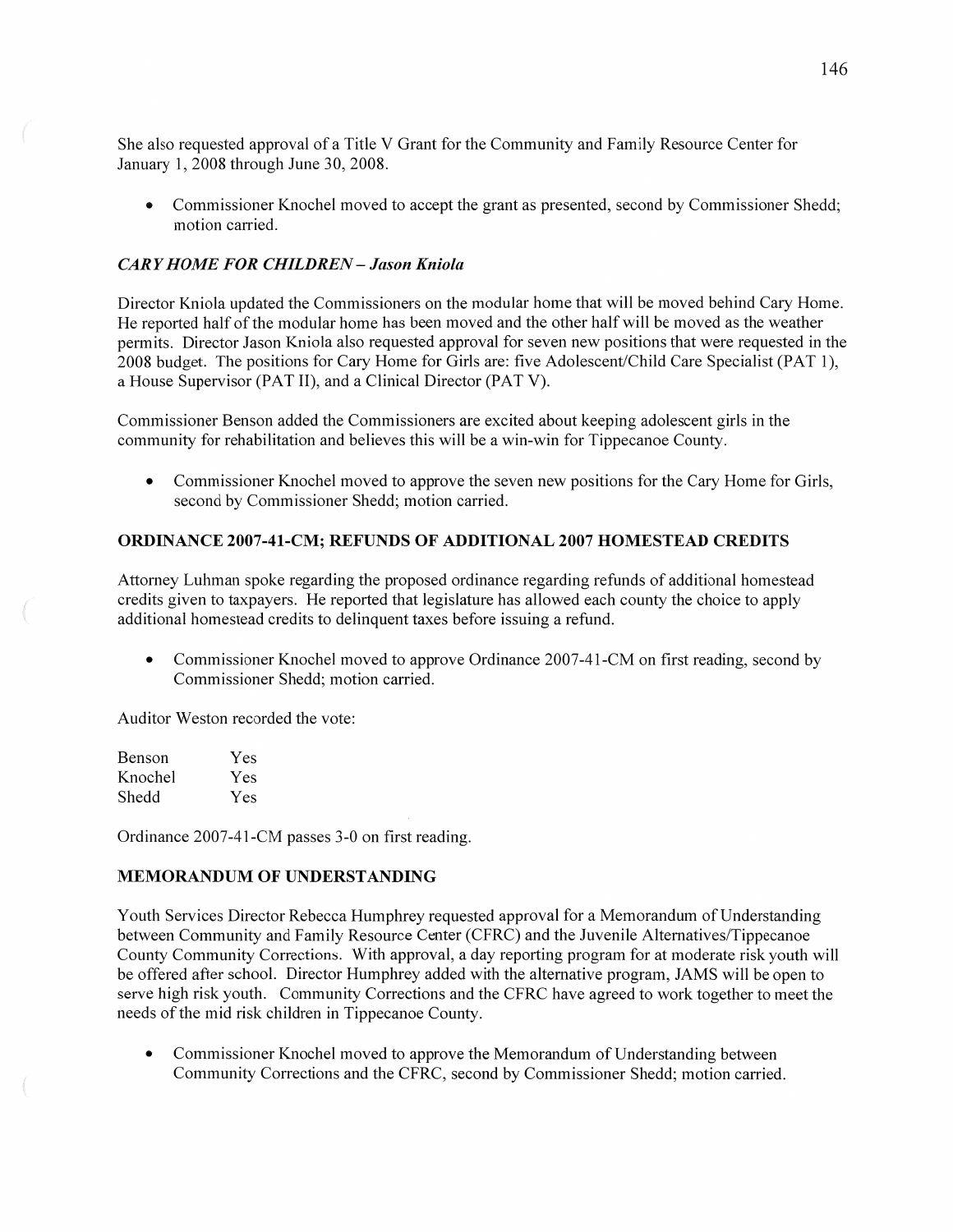### *APPLICATION TO THE VILLA*

• Commissioner Knochel moved to approve the application for Pauline M. Conley, second by Commissioner Shedd; motion carried.

## *APPOINTMENTS* TO THE *COMMONE* WA GE *BOARD*

**0** Commissioner Knochel moved to appoint Betty Michael, Dave Lahr and Brian Fahey to the Common Wage Board for the Bridge #28 project, second by Commissioner Shedd; motion carried.

## *UNFINISHED/NE W B USINESS*

Commissioner Benson recognized Don Emmert, Soil and Water Conservation District, for the recent award of 2007 Conservation District State Employee of the Year. He will be honored at the State Conference to be held on January 15, 2008.

## *REPORTS* ON *FILE*

Park & Recreation Board Clerk Weight and Measures Treasurer

## **PUBLIC COMMENT**

None

 $($ 

**0** Commissioner Knochel moved to adjourn.

# **BOARD** OF **COMMISSIONERS** OF **THE COUNTY OF TIPPECANOE**

*Mfl/MW* 

KD Benson, President

Benson, President

John L. Knochel, Vice President

Pitch E. Sharll

Ruth E. Shedd, Member